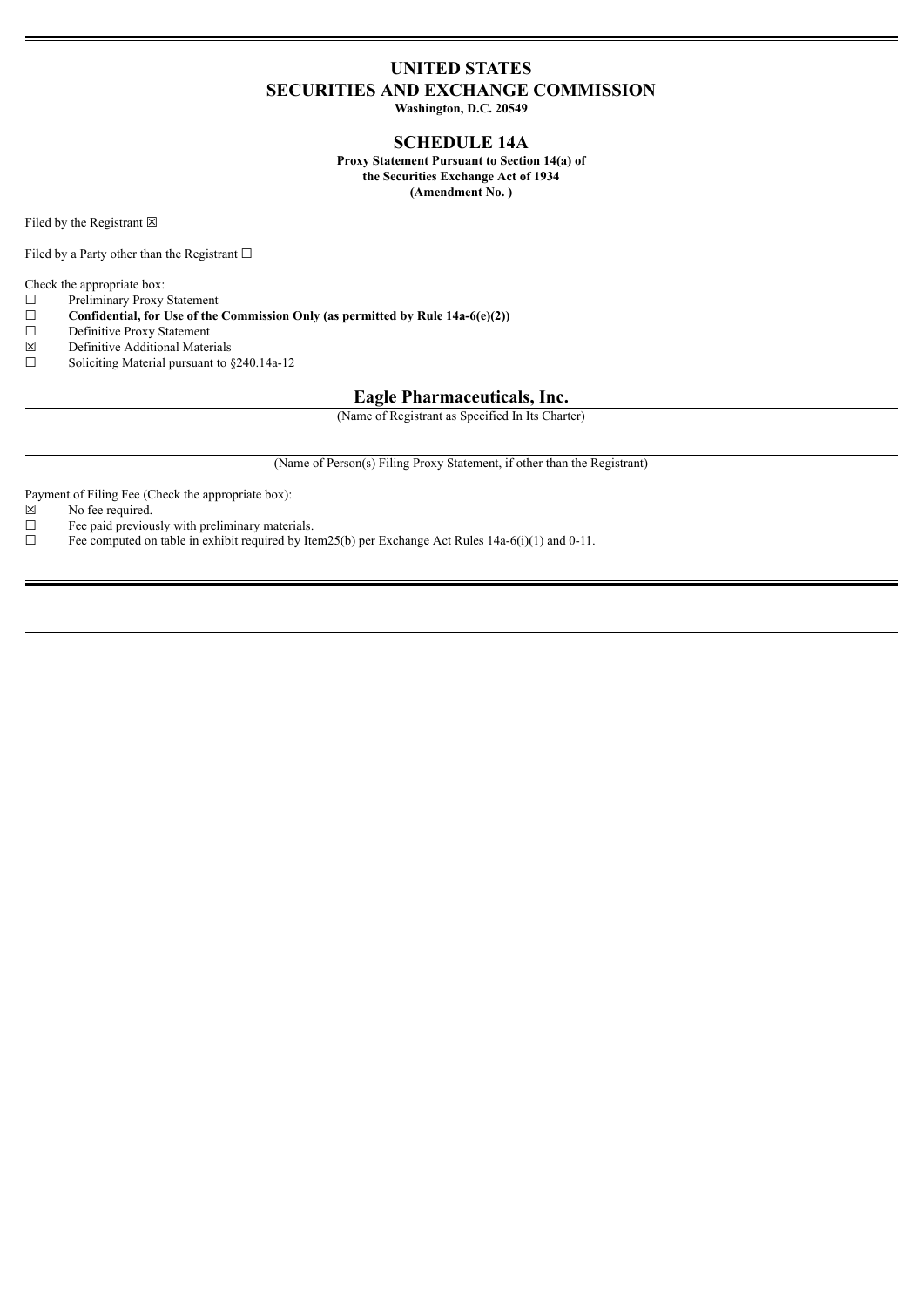# Your **Vote** Counts!

#### **EAGLE PHARMACEUTICALS, INC.**

2022 Annual Meeting Vote by July 27, 2022 11:59 PM ET



EAGLE PHARMACEUTICALS, INC. SO TICE BOULEVARD, SUITE 315<br>WOODCLIFF LAKE, NJ 07677

D88042-P76412

#### You invested in EAGLE PHARMACEUTICALS, INC. and it's time to vote! You have the right to vote on proposals being presented at the Annual Meeting. This is an important notice regarding the

availability of proxy material for the stockholder meeting to be held on July 28, 2022.

### Get informed before you vote

View the Notice, Proxy Statement, and Annual Report online OR you can receive a free paper or email copy of the material(s) by requesting prior to July 14, 2022. If you would like to request a copy of the material(s) for this and/or future stockholder meetings, you may (1) visit www.ProxyVote.com, (2) call 1-800-579-1639 or (3) send an email to sendmaterial@proxyvote.com. If sending an email, please include your control number (indicated below) in the subject line. Unless requested, you will not otherwise receive a paper or email copy.



\*Please check the meeting materials for any special requirements for meeting attendance.